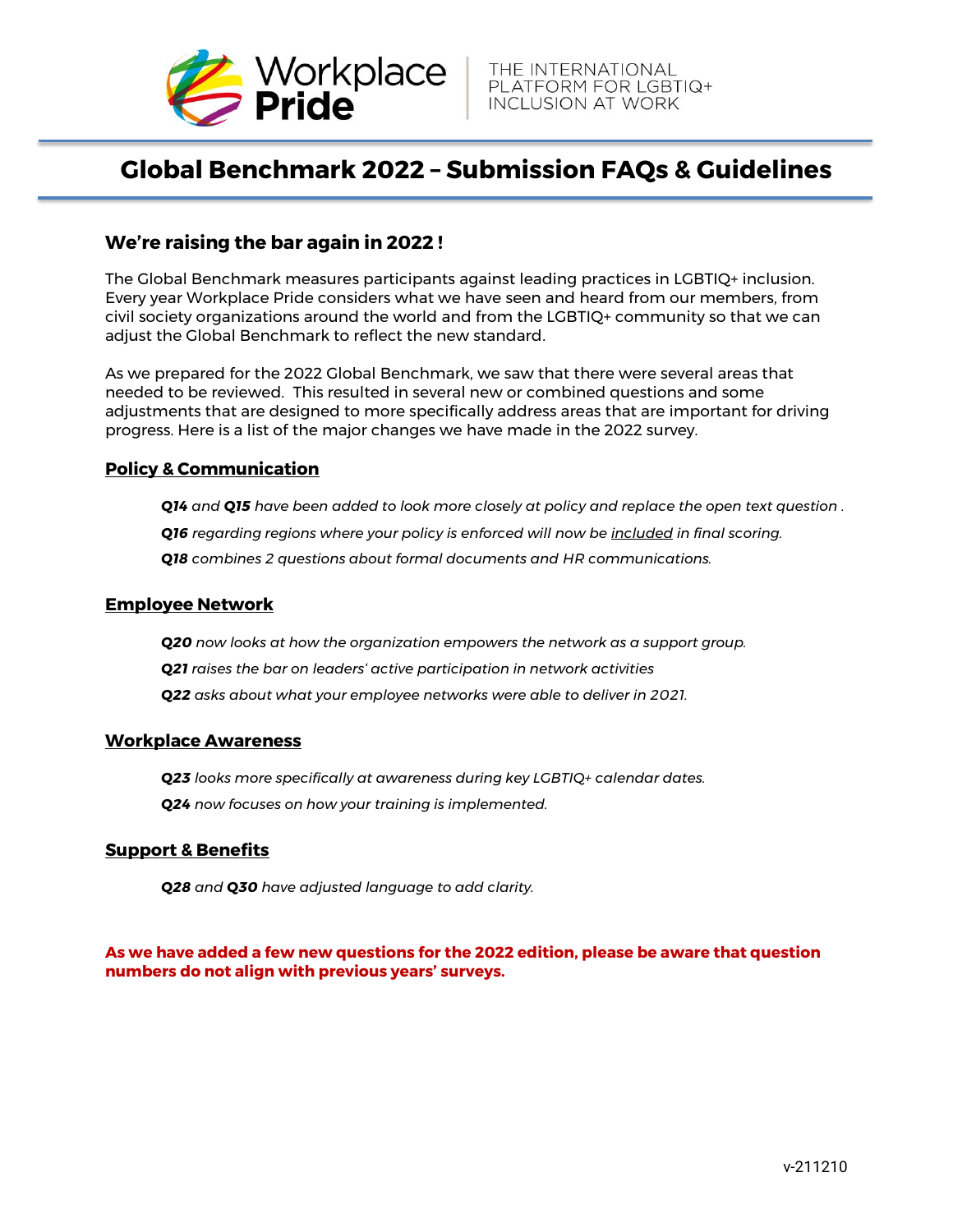

## **Frequently Asked Questions**

## **1. How should you enter your organization's information into the survey?**

*We recommend that you prepare your responses ahead of time before you enter them online. You received a PDF version of the survey questions when your registered.*

#### **2. How do you access the online survey?**

*You receive a link to the survey via email. You will find a button in the email that will take you to the survey, which is unique for your organization. Your survey is password protected and you will receive another email providing you with the password. Enter the password to access the online survey.*

#### **3. Can others access your online survey?**

*You can forward the email with the survey link to others in your organization, but they will also need the password to access the online survey. The link in the email is unique to your organization and your survey, so anyone using that link (with the password) will be able to update the survey responses. We highly recommend that you share the link and password with caution.*

#### **4. Can you start entering your organization's information and come back later to continue?**

*Yes, Survey Monkey saves your answers when you click Next to move to the next page. if you exit or close the survey, your answers are saved up to the last fully completed page. Note - if you close the survey before clicking Next to go to the next page (or Done at the end of the survey), the data on the current page will NOT be saved (data in previously entered pages will be saved). To avoid issues, we strongly recommend that you prepare your responses ahead of time and then enter your online submission in one sitting.*

#### **5. How can I share my organization's submission with my internal stakeholders before it is finalized?**

*We will not begin evaluation of your submission until you have marked Q47 indicating that you have completed your entry. As stated above, you can at any time forward the link and password for your survey to others to allow them to access it online. When you have finalized your submission (indicated by Q47), you will receive an automatic email with a link where you can view your answers. You can also email us a request of a pdf of your responses so that you can hold an internal review if required. You can reach out to benchmark@workplacepride.org.*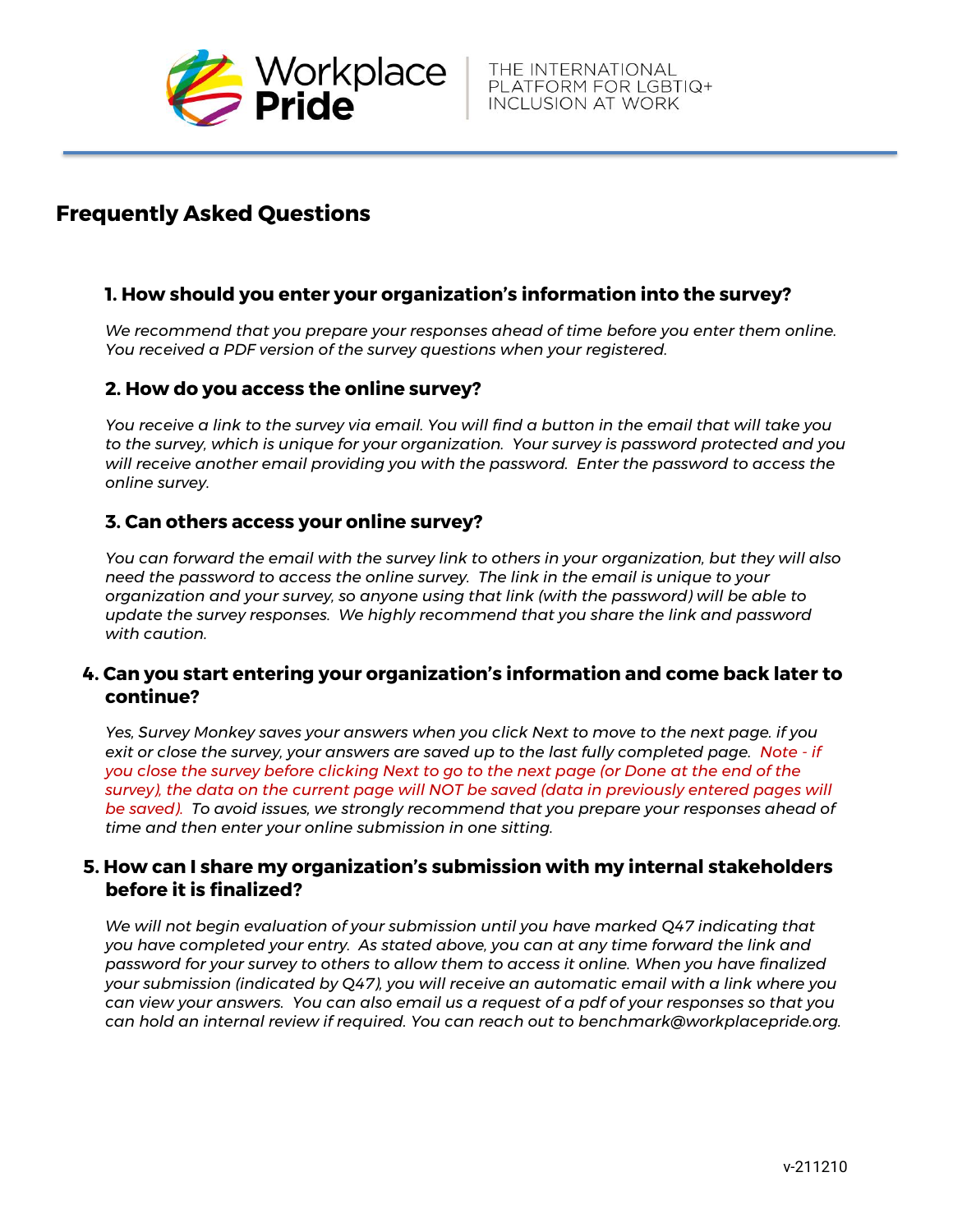

## **6. What is the 'evidence' that is required as a part of the Global Benchmark?**

*Evidence is specific information that confirms a response to a question - for example, an extract of your workplace inclusion policy where LGBTIQ+ employees are called out, or a copy of the table of contents of your diversity training that shows the LGBTIQ+ specific modules that are included.*

#### **7. For which questions and items is evidence required?**

- 同 *next to the option text indicates that you must submit evidence if you have checked the corresponding box indicating this option.*
- *next to the area allocated for the evidence to be provided indicates that evidence is*  一 *required for the question as a whole.*

#### **8. How does evidence contribute to your score in the Global Benchmark?**

*Where evidence is required, you will only receive full points for that question or option if you submit evidence that clearly and succinctly support the response.* 

#### **9. How is evidence evaluated?**

*A panel of experts will review your submission and the evidence that you submit. If there are questions where evidence is not clear or specific enough, you will be given the chance to submit extra information to fully support the point in question. Following the second review by the panel we will finalize your scoring.*

#### **10. How much detail do you need to provide as evidence?**

*Thought there is no simple answer to this, it is in your best interest to provide evidence that is specific, clear and as brief as possible* 

*Due to the large volume of evidence we receive, it is critical that the evidence you provide is succinct, but also clearly supportive of the specific question or item. Providing a large amount of text or information can impede the evaluation and increase the chance that the specific evidence may not be completely evaluated.* 

*For example, consider including an excerpt of a supporting document, or a screenshot a portion of a larger presentation. If we need to search through pages of a document to find the evidence required, there is a chance that it will be missed. Always be sure that you evidence clearly supports the specific point(s) with only enough context to be able to verify the point.* 

*To be sure that you earn full points for all of the points in your submission, please ensure that submitted evidence is specific to the question/item(s) and that it is brief and succinct.*